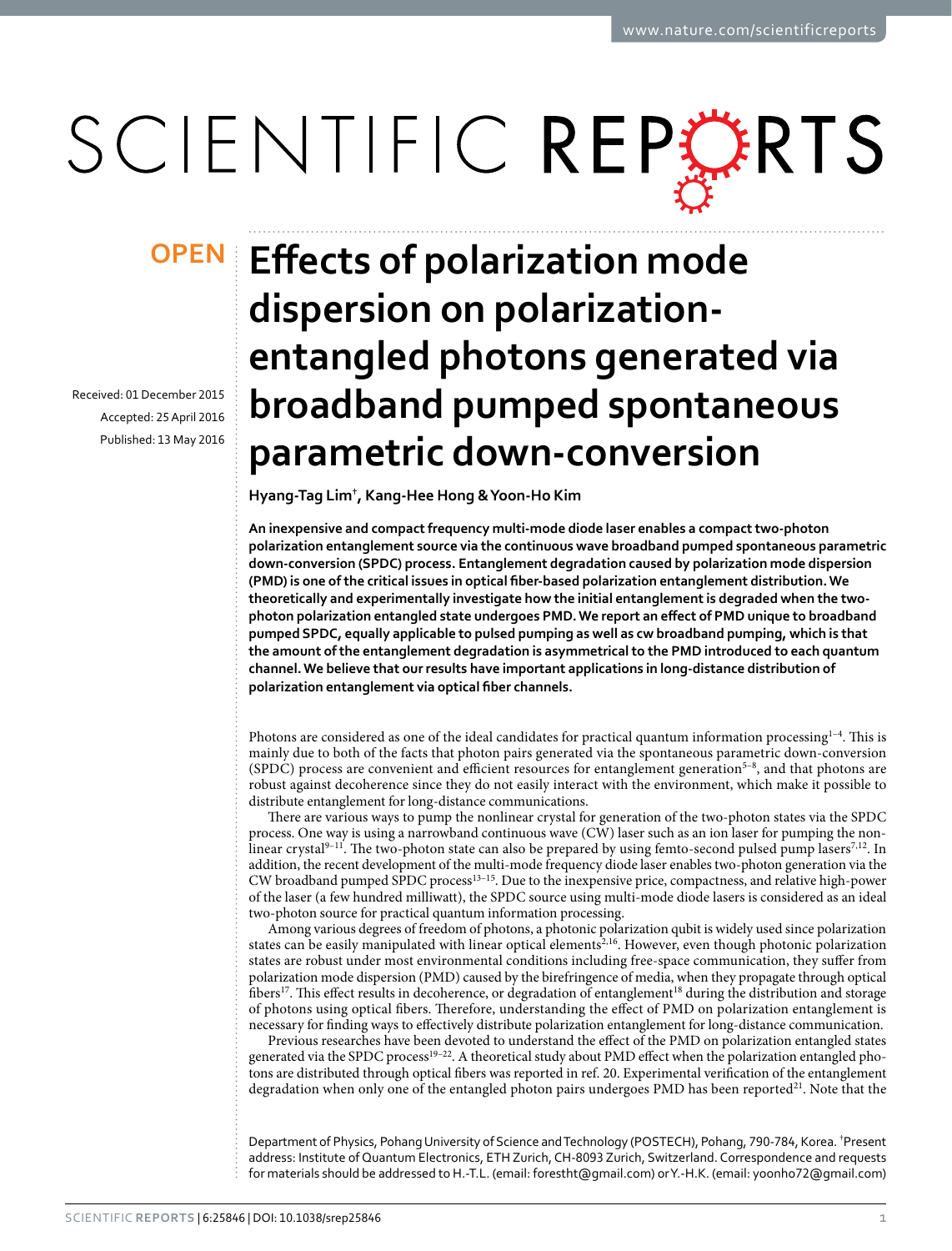

<span id="page-1-0"></span>**Figure 1. Schematic of the scenario.** The pump photon is split into two down-converted photons (one is called the signal and the other is called the idler) via the broadband pumped SPDC process. Then, the down-converted photons are prepared as a two-photon polarization entangled state, and each photon undergoes independent PMD. Since the group velocities of the horizontal and vertical photons become different in birefringent medium, the distinguishabilities between two polarization components in each photon result in degradation of the polarization entanglement. Here the pump and the down-converted photons are correlated in a frequency mode due to the phase matching condition of the SPDC process. Since PMD is closely related to the frequency of photons, the polarization entanglement degradation due to PMD is influenced by frequency bandwidths of the pump  $(\Delta \omega_p)$ , the signal  $(\Delta \omega_s)$ , and the idler  $(\Delta \omega_i)$  photons.

polarization entangled states prepared via the pulsed SPDC are considered in [refs 20](#page-5-11) and [21](#page-5-12). Furthermore, it has recently been experimentally demonstrated that narrowing frequency bandwidths of the photons is helpful for preserving more entanglement when each photon suffers from the same amounts of  $PMDs<sup>22</sup>$  $PMDs<sup>22</sup>$  $PMDs<sup>22</sup>$ . However, although [ref. 22](#page-5-13) provides insights about finding a way to suppress entanglement degradation due to PMD, the detailed analysis on how the photon's frequency bandwidth affects the behavior of the entanglement degradation caused by PMD has not been studied. Moreover, there still has been no experimental demonstration that reveals the overall features of entanglement degradation when each photon undergoes different amount of PMD.

In this paper, we consider broadband pumped SPDC for generating polarization entangled photons and a realistic quantum communication scenario in which the initially prepared polarization entangled photons are distributed through optical fiber channels. We theoretically calculate the concurrence of the polarization entanglement after the initial entangled photon pairs undergo independent PMDs. Then, we experimentally demonstrate that the polarization entanglement from the broadband CW pumped SPDC experiences unreported PMD effects in that the amount of the entanglement degradation is asymmetrical to the PMD introduced to each quantum channel. Here, we emphasize that this result is equally applicable to pulsed pumping as well as CW broadband pumping. We believe that our results have important applications in long-distance distribution of polarization entanglement via optical fiber channels.

#### **Results**

Here we consider the scenario that the two-photon polarization entangled state generated via the broadband pumped SPDC process undergoes independent PMD as shown in [Fig. 1](#page-1-0). The broadband pumped SPDC which we consider in this manuscript deals with a cw pump laser having broadband but all modes are incoherent. Note that, in general, the longitudinal (frequency) modes of a free-running cw lasers are incoherent. In order to prepare the polarization entangled state, a pair of two photons is generated from type-I non-collinear parametric down conversion process in *β*-BaB<sub>2</sub>O<sub>4</sub> (BBO) crystal. When the multi-mode diode laser is used for pumping the nonlinear crystal, the two-photon state after transmitting through the interference filters (IFs) can be expressed in the following form<sup>[13](#page-5-5)[,14](#page-5-14)</sup>,

$$
\rho_p = \int d\omega_p \Phi(\omega_p) |\psi(\omega_p)\rangle \langle \psi(\omega_p)|,\tag{1}
$$

where  $\omega_p$  is the frequency of the pump photon and the spectral power density function  $\Phi(\omega_p)$  is given by

$$
\Phi(\omega_p) = \frac{\sum_{n=-N}^{N} \Phi_0(\omega_p) \delta(\omega_p - \omega_{p0} - n \delta \omega_p)}{\sum_{n=-N}^{N} \Phi_0(\omega_{p0} + n \delta \omega_p)},
$$
\n(2)

where  $\omega_{p0}$  is the center frequency of the pump photon,  $\delta\omega_p$  is the mode spacing, *n* is the mode number, and the spectral profile of the pump  $\Phi_0(\omega_p)$  is Gaussian,

$$
\Phi_0(\omega_p) = \exp[-(\omega_p - \omega_{p0})^2/\Delta\omega_p^2],\tag{3}
$$

where  $\Delta\omega_p$  is the bandwidth of the pump photon. The monochromatic laser pumped SPDC two-photon state  $|\psi(\omega_p)\rangle$  is written as<sup>[13](#page-5-5)[,14](#page-5-14)</sup>

$$
|\psi(\omega_p)\rangle = \int d\omega_s d\omega_i \phi_s(\omega_s) \phi_i(\omega_i) \delta(\omega_p - \omega_s - \omega_i) |\omega_s\rangle |\omega_i\rangle, \tag{4}
$$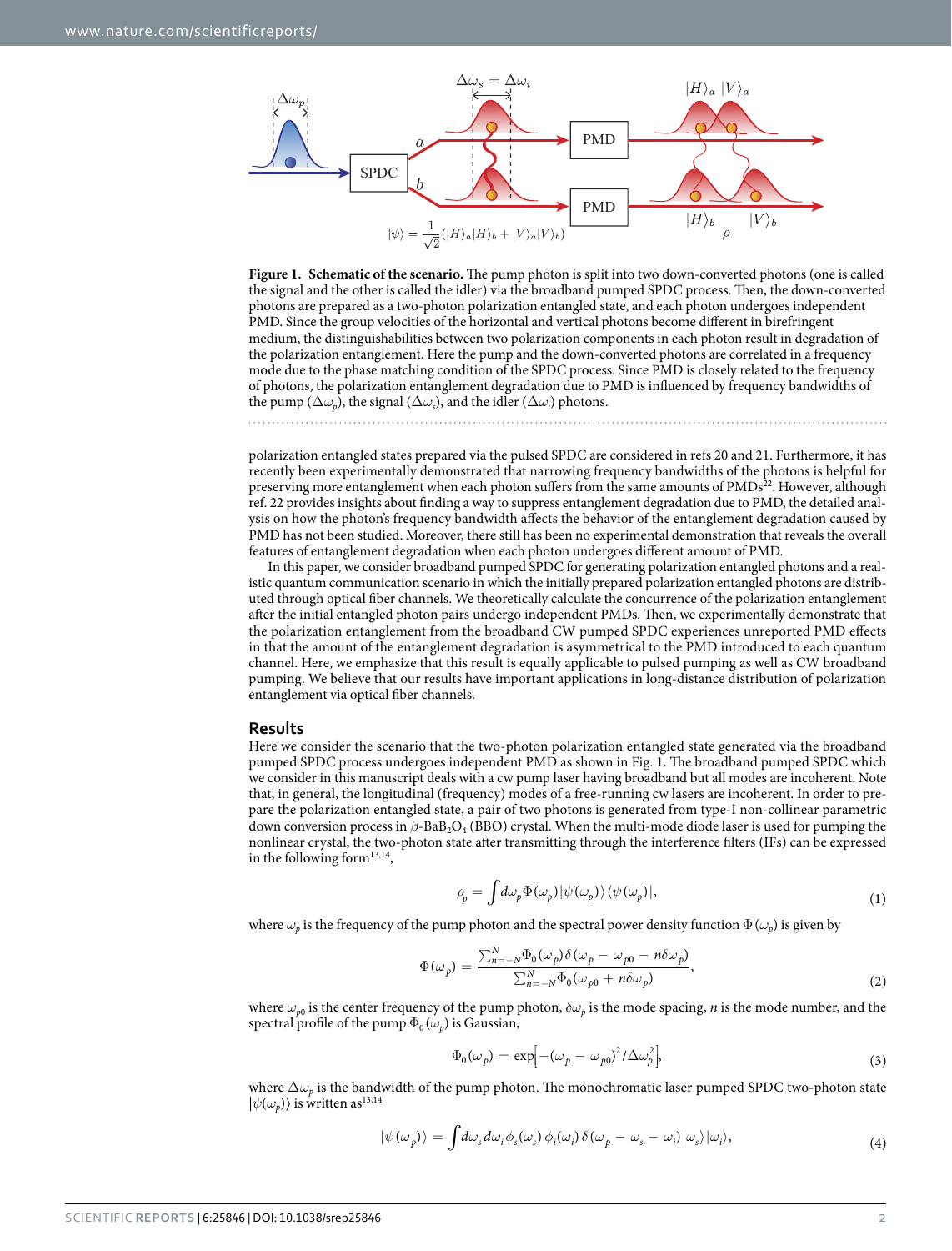

<span id="page-2-0"></span>**Figure 2. Experimental setup.** The experimental setup for verifying the PMD effect on the polarization entangled state generated via the SPDC process. Two-photon state is prepared from type-I non-collinear SPDC process with a multi-mode diode laser. The HOM interferometer with additional wave plates is used to prepare the two-photon polarization entangled state. Various amounts of PMD are introduced by different lengths of birefringent quartz plate in each optical path. The concurrence of the final two-photon polarization state is analyzed by using quantum state tomography (QST). BS: beam splitter, HWP: half-wave plate, QWP: quarterwave plate, IF: interference filter.

where  $\phi_k(\omega_k) = \frac{1}{\sqrt{\Delta \omega_k \sqrt{\pi}}} \exp \left[-\frac{1}{2} \left(\frac{\omega_k - \omega_{k0}}{\Delta \omega_k}\right)^2\right]$  $\mathsf{l}$ I ļ  $\Delta\omega_k\sqrt{\pi}$  **Fig. 1** 2  $\Delta\omega$  $\omega_k(\omega_k) = \frac{1}{\sqrt{\Delta \omega_k \sqrt{\pi}}} \exp \left[-\frac{1}{2} \left( \frac{\omega_k - \omega_{k0}}{\Delta \omega_k} \right) \right]$ 2 *k*  $k - \omega_k$  $\left(\frac{\omega_{k0}}{k}\right)$  with  $k=s$  and *i* correspond to the filter transmission function of the

signal and the idler photons, respectively, satisfying the normalization condition  $\int |\phi_k(\omega)|^2 d\omega = 1$ , and  $\omega_{k0}$  and  $\Delta\omega_k$  are the center wavelength and the bandwidth of the IF, respectively. Since the IFs in the two optical paths are identical to each other, the frequency centers and bandwidths of the signal and the idler photons are that is,  $\omega_{s0} = \omega_{i0}$  and  $\Delta \omega_s = \Delta \omega_i$ . The subscript *s* and *i* refer to the states of the signal and the idler photons, respectively.

The polarization entangled photon pair can be prepared using the Hong-Ou-Mandel (HOM) $9,23$  $9,23$  $9,23$  interferometer and post-selection. We send the two photons into the HOM interferometer and post-select the case that each photon comes out from different output ports *a* and *b* of the HOM interferometer as depicted in [Fig. 1](#page-1-0) [9](#page-5-2)[,15](#page-5-16). The post-selected state is the entangled state having the following form,

$$
|\psi(\omega_p)\rangle = \int d\omega_s \phi_s(\omega_s) \phi_i(\omega_p - \omega_s) (|\omega_p, H\rangle_a |\omega_p - \omega_s, H\rangle_b - |\omega_p, V\rangle_a |\omega_p - \omega_s, V\rangle_b),
$$
\n(5)

where *H* and *V* refer to the horizontal and vertical polarizations, respectively. The subscripts indicate the output modes of the interferometer.

In each optical path, PMD may come from birefringent optical elements such as PM fibers and quartz crystals. The origin of PMD is the difference of the refractive indices between two orthogonal polarization modes, which causes the difference in the amounts of phase shift between the two polarization modes. After each photon undergoes PMD in the mode *a* and *b*, the state evolves to

$$
|\psi(\omega_p)\rangle \propto \int d\omega_s \phi_s(\omega_s) \phi_i(\omega_p - \omega_s)
$$
  
 
$$
\times \left\{ \exp\left[i\frac{L_1\omega_s}{c}n_H(\omega_s) + i\frac{L_2(\omega_p - \omega_s)}{c}n_H(\omega_p - \omega_s)\right] |\omega_s, H\rangle_a |\omega_p - \omega_s, H\rangle_b
$$
  
- 
$$
= \exp\left[i\frac{L_1\omega_s}{c}n_V(\omega_s) + i\frac{L_2(\omega_p - \omega_s)}{c}n_V(\omega_p - \omega_s)\right] |\omega_s, V\rangle_a |\omega_p - \omega_s, V\rangle_b \right\},
$$
(6)

where  $L_1$  and  $L_2$  are the lengths of the birefringent material in the optical path *a* and *b*, and  $n_H(\omega)$  and  $n_V(\omega)$  refer to the refractive indices for horizontally and vertically polarized photons at frequency *ω*, respectively. The refractive indices of materials are dependent on the frequency of photons. Here we take an approximation on the refractive indices up to the first order in a frequency, so that  $n_H(\omega_s) \simeq n_H^{(0)} + n_H^{(1)} \times (\omega_s - \omega_{s0})$ , and  $n_V(\omega_s) \simeq n_V^{(0)} + n_V^{(1)} \times (\omega_s - \omega_{s0})$ , where  $n_H^{(0)}$  and  $n_V^{(0)}$  are the refractive index values at the frequency  $\omega_{s0}$  and  $n_H^{(1)} \equiv dn_H(\omega)/d\omega\Big|_{\omega=\omega_{s0}}$  and  $n_V^{(1)} \equiv dn_V(\omega)/d\omega\Big|_{\omega=\omega}$ are the first order derivatives of the refractive indices at  $\omega_{s0}$ . *c* is the speed of light.

Since single photon detector cannot distinguish photon's frequency, the final state is obtained by tracing out the frequency degree of freedom in Eq. (6). The detailed information on how to evaluate concurrence<sup>[24](#page-5-17)</sup> of the final state is provided in the Methods section.

The experimental setup is schematically shown in [Fig. 2](#page-2-0) and is composed of four parts: SPDC, Bell state preparation, PMD, and quantum state tomography (QST). Detailed information about the experimental setup is described in the Methods section.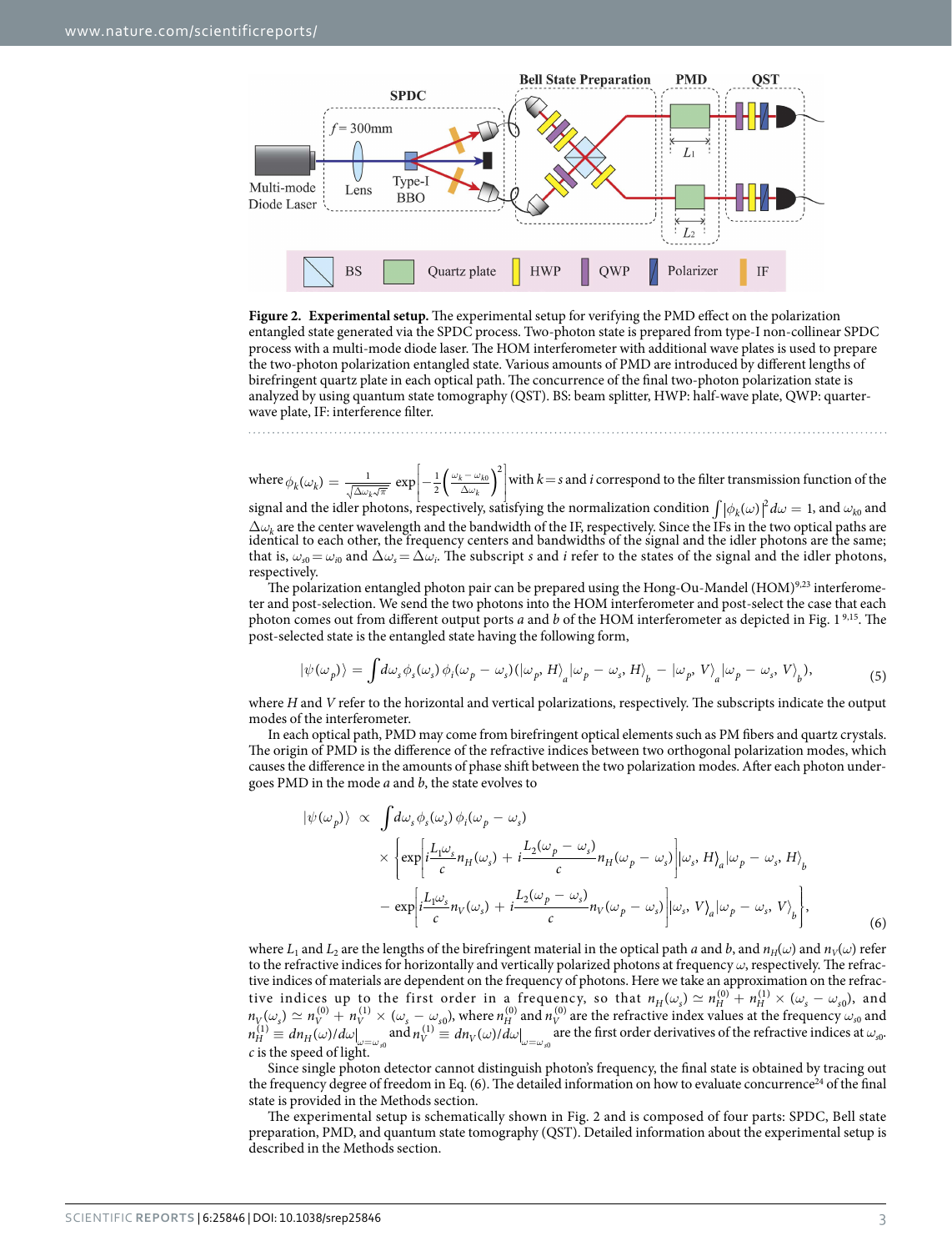

<span id="page-3-0"></span>

[Figure 3\(a\)](#page-3-0) shows the concurrence of the situation in which the same amounts of PMD are introduced on each optical path, and [Fig. 3\(b\)](#page-3-0) shows the concurrence of the case that the amount of PMD on one path is fixed (with  $L_1$  = 13.6 mm), while the PMD on the other optical path is varying. In the former case the concurrence decreases gradually as the length of the quartz plates increases. In the latter case, however, the concurrence does not monotonically decreases as the amount of PMD on one photon increases. Moreover, the concurrence maximum value is obtained when  $L_2$  is around 10 mm, which is clearly smaller than  $L_1 = 13.6$  mm, i.e.,  $L_2 < L_1$ . We conclude from this result that when only one of the polarization entangled photon undergoes PMD, making the other photon undergo the smaller amount of the PMD can effectively preserve more entanglement. For instance, when only one photon undergoes PMD ( $L_1$  = 13.6 mm), the concurrence  $C(0L)$  is more than two times smaller than its maximum value in [Fig. 3\(b\)](#page-3-0). In addition, the maximum concurrence value is about 10% larger than the case that each photon undergoes the same amount of the PMD effect.

To confirm the validity of our theoretical calculation, we estimate the frequency bandwidths of the pump and the down-convert photons from the experimental data. (See the Method section for the concurrence of the final state.). We used the mode spacing of the pump photon as  $\delta\omega_p$  = 3.24  $\times$  10<sup>11</sup>Hz, which corresponds to the mode spacing of the wavelength  $\Delta\lambda$  = 0.0282 nm<sup>13</sup>. The fitting values are evaluated to be  $\Delta\omega_p$  = (3.95  $\pm$  0.10) × 10<sup>12</sup> Hz and  $\Delta\omega_s = (7.37 \pm 0.28) \times 10^{12}$  Hz. The red lines in [Fig. 3](#page-3-0) are the fitting curves with these values. From the HOM interference signal, we obtained the bandwidth of the signal photons as  $\Delta\omega_s^{\rm HOM} = (6.74 \pm 0.03) \times 10^{12}$  Hz, which is close to the estimated values from the result of [Fig. 3](#page-3-0).

Theoretical simulation results of the pump and the down-converted photon's frequency bandwidths effects on the concurrence are graphically shown in [Fig. 4](#page-4-0). The concurrence degradation behavior is depicted by changing either  $\Delta\omega_p$  or  $\Delta\omega_s$  values. [Figure 4\(a,b\)](#page-4-0) show the effect of the pump photon's frequency bandwidth, while [Fig. 4\(c,d\)](#page-4-0) describe the down-converted photon's frequency bandwidth effect.  $\Delta \omega_p = 4 \times 10^{12}$  Hz and  $\Delta\omega$ <sub>s</sub>=7 × 10<sup>12</sup>Hz are chosen based on the realistic values from our experiment.

Figure  $4(a,c)$  represent the case that the amounts of PMD applied on both photons are the same, showing that concurrence degradation increases as the bandwidths of the pump, the signal, the idler photons increase. Interestingly, the concurrence appears to be more sensitive to the increments of  $\Delta\omega_p$  than the increments of  $\Delta\omega_s$ .

[Figure 4\(b,d\)](#page-4-0) show the concurrence tendency where the amount of the PMD on one optical path is varied while the amount of the PMD on the other optical path is fixed as  $L_1 = 13.6$  mm. For a fixed bandwidth  $\Delta\omega_s$ , the concurrence has its maximum value near at  $L_2 = 13.6$  mm when  $\Delta\omega$ <sub>*p*</sub> is small, while its maximum point asymptotically approaches  $L_2=0$  as  $\Delta\omega_p$  increases. In contrast, for a fixed  $\Delta\omega_p$  value, the quartz length giving the concurrence maximum approaches to  $L_2 = L_1$  as  $\Delta \omega_s$  increases.

#### **Discussion**

A broadband CW pumped SPDC using an inexpensive and compact frequency multi-mode diode laser is an attractive practical resource for entangled state generation. In this work, we have considered a realistic quantum communication scenario in which the initial two-photon polarization entangled states are distributed through optical fiber channels. Since PMD in the birefringent optical element leads to the degradation of the polarization entanglement, understanding PMD effects on polarization entangled state is one of the important issues in practical quantum information such as long distance communication. We have theoretically and experimentally investigated how the frequency bandwidths of the pump and the down-converted photons affect the two-photon polarization entanglement degradation caused by PMD. From the results, we find that the amount of the entanglement degradation is asymmetrical to the PMD introduced to each quantum channel, which is an unique effect of the broadband pumping, equally applicable to pulsed pumping as well as CW broadband puming. This is an intriguing result since the same amount of the PMD is introduced on each photon for preserving entanglement against PMD effects in [ref. 22.](#page-5-13) Therefore, we believe that our results can give an insight on the degradation of entanglement caused by PMD in long-distance communications via optical fiber channels and are helpful for overcoming decoherence effect on the polarization entanglement.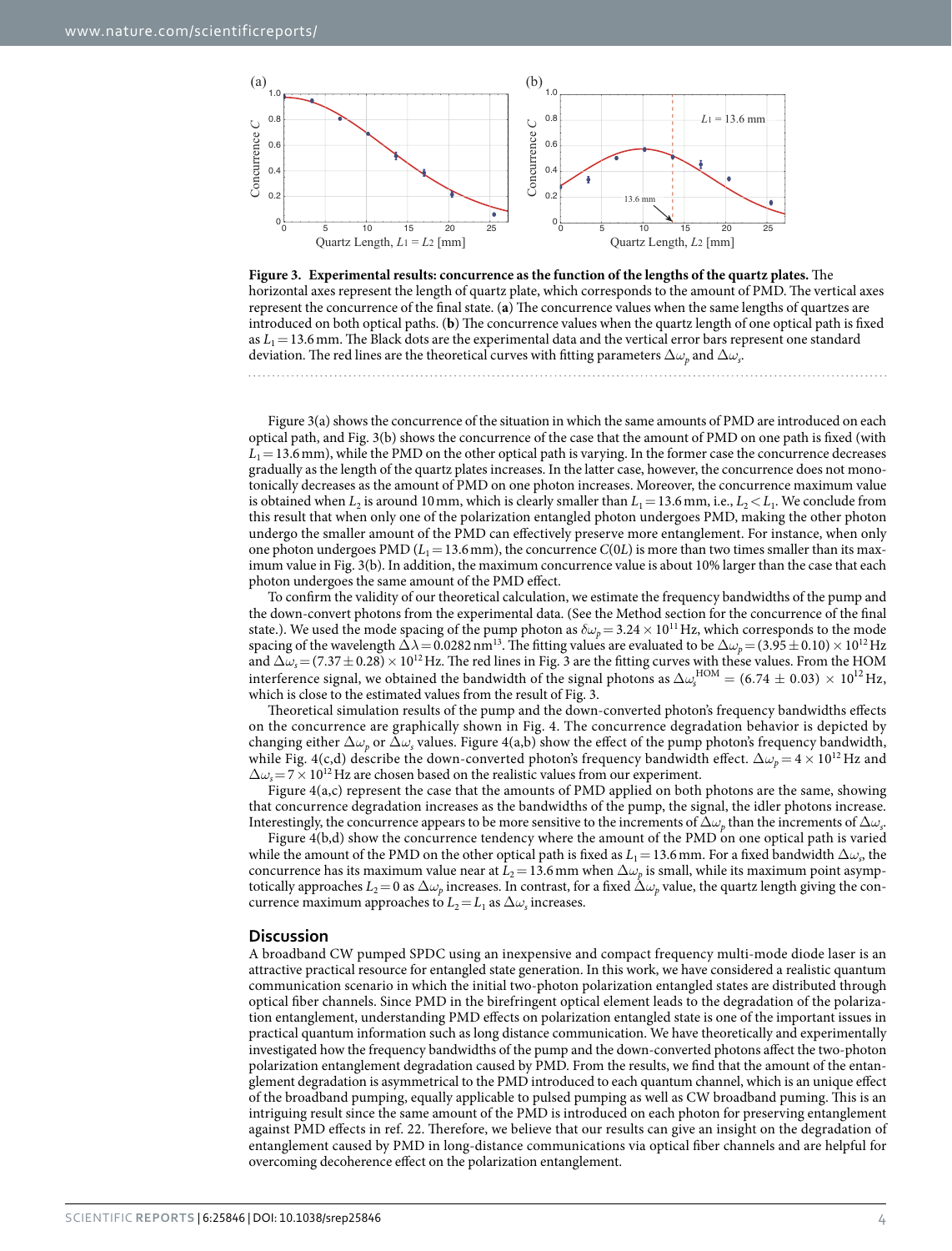

<span id="page-4-0"></span>**Figure 4. Theoretical simulation of the concurrence.** Concurrence for various conditions on the frequency bandwidths of the pump and the down-converted photons. Here the signal and the idler photons have the same frequency bandwidth  $\Delta\omega_s$ . (**a**,**b**) describe the effect of pump photon's bandwidth  $\Delta\omega_p$  on the concurrence when  $\Delta\omega_s = 7\times10^{12}$  Hz. On the other hand, (**c**,**d**) show the concurrence dependency on  $\Delta\omega_s$  with fixed  $\Delta$  $\omega_p = 4 \times 10^{12}$  Hz. (a,c) correspond the case that the identical amounts of PMD are introduced on both optical paths, while (**b**,**d**) refer to the case that different amounts of PMD are introduced. Note that the vertical dotted lines in (**b**,**d**) correspond to the length of the quartz crystal ( $L_1 = 13.6$  mm) which the photon in the optical path 1 passes through.

#### **Methods**

**Concurrence of the final state.** In order to calculate the final two-photon polarization density matrix, we firstly trace out the frequency mode of the final state  $|\psi(\omega_p)\rangle$  in Eq. (6). Then, the two-photon polarization density matrix  $\rho(\omega_p) = \text{Tr}_{\omega}[\psi(\omega_p) \rangle \langle \psi(\omega_p) |]$  is evaluated to be

$$
\rho(\omega_p) = \frac{1}{2} \begin{bmatrix} D(\omega_p) & 0 & 0 & A(\omega_p) \\ 0 & 0 & 0 & 0 \\ 0 & 0 & 0 & 0 \\ A^*(\omega_p) & 0 & 0 & D(\omega_p) \end{bmatrix},
$$
\n(7)

where  $A^*(\omega_p)$  is the complex conjugate of  $A(\omega_p)$ , and  $D(\omega_p)$  and  $A(\omega_p)$  have the following form,

$$
D(\omega_p) = \exp\left[-\frac{2(\omega_{s0} - \omega_p/2)^2}{\Delta\omega_s^2}\right],\tag{8}
$$

and

$$
A(\omega_p) = \sqrt{\frac{2c}{2c - i(L_1 + L_2)n_{\Delta}^{(1)}\Delta\omega_s^2}} \times \exp\left[\frac{iL_2\omega_p(n_{\Delta}^{(0)} + (\omega_p - \omega_{s0})n_{\Delta}^{(1)})}{c} - \frac{\omega_p^2 - 2\omega_p\omega_{s0} + 2\omega_{s0}^2}{\Delta\omega_s^2}\right] \times \exp\left[-\frac{(2ic\omega_p - L_1\Delta\omega_s^2(n_{\Delta}^{(0)} - n_{\Delta}^{(1)}\omega_p) + L_2\Delta\omega_s^2(n_{\Delta}^{(0)} + n_{\Delta}^{(1)}\omega_p))^2}{4c\Delta\omega_s^2(2c - i(L_1 + L_2)n_{\Delta}^{(1)}\Delta\omega_s^2)}\right],
$$
\n(9)

respectively. Here  $n_{\Delta}^{(0)} \equiv n_H^{(0)} - n_V^{(0)}$  and  $n_{\Delta}^{(1)} \equiv n_H^{(1)} - n_V^{(1)}$ . After integrating over the pump photon spectrum, the concurrence of the total multi-mode final state can be calculated. The concurrence of the two-qubit density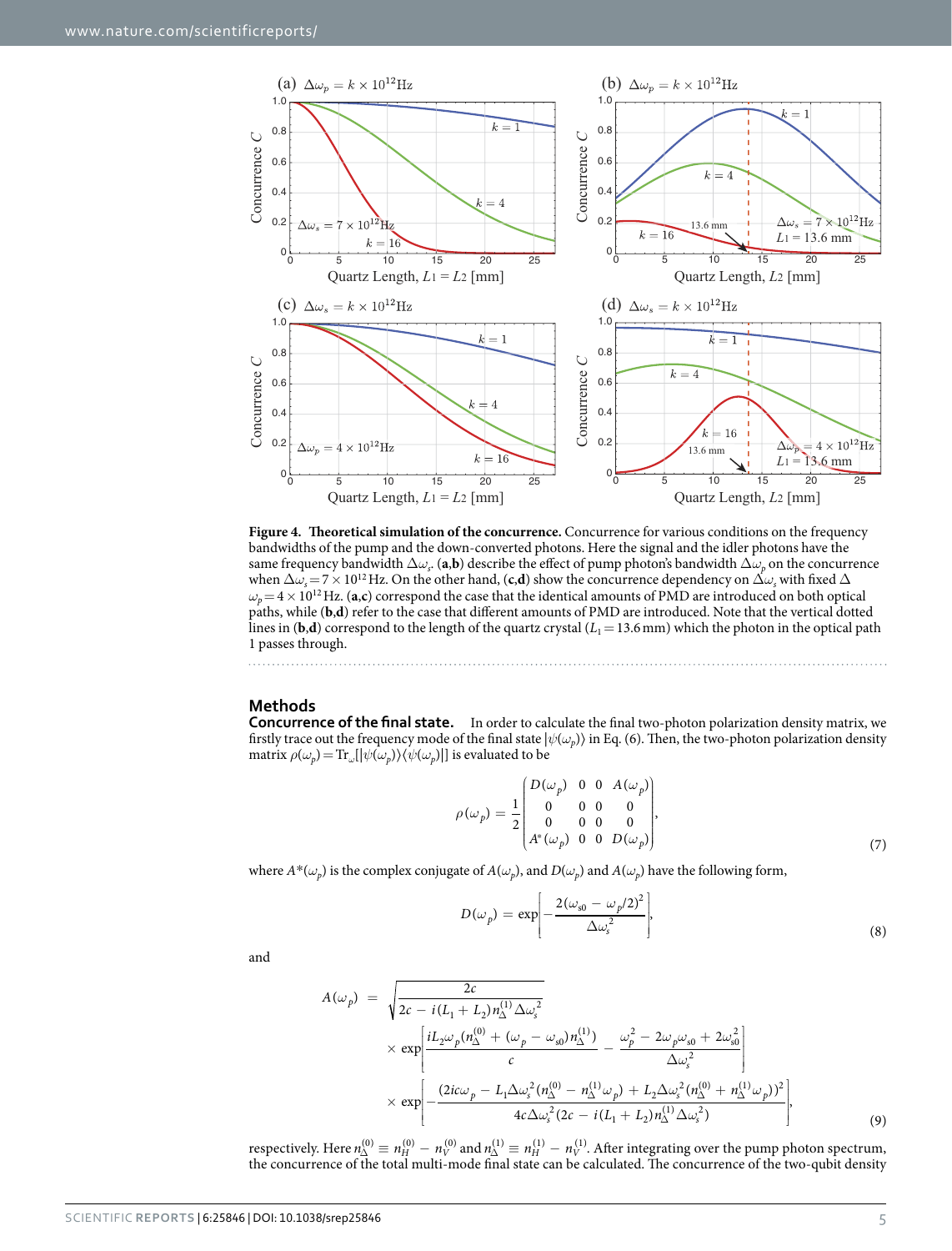matrix is found to be  $C(\rho) = \max[0, \lambda_1 - \lambda_2 - \lambda_3 - \lambda_4]$  where  $\lambda_n$ 's are the eigenvalues of the matrix  $\sqrt{\sqrt{\rho \rho_1 \rho}}$  with  $\tilde{\rho} = (\sigma_y \otimes \sigma_y)\rho^*(\sigma_y \otimes \sigma_y)$  in decreasing order and  $\rho^*$  is the complex conjugate of  $\rho^{24}$  $\rho^{24}$  $\rho^{24}$ . In our case, the final density matrix has only a few non-vanishing terms, the concurrence of the final state can be calculated to be as follows:

$$
C = \frac{\left| \int d\omega_p \Phi(\omega_p) A(\omega_p) \right|}{\int d\omega_p \Phi(\omega_p) D(\omega_p)}.
$$
\n(10)

**State preparation.** A 100 mW multi-mode laser with central wavelength of 405 nm is used to pump a non-linear crystal. Then, the pump photon is probabilistically split into the signal and the idler photons via type-I non-collinear SPDC process in 6-mm-thick BBO crystal. The down-converted photons are frequency filtered by the IFs with 810nm central frequency and 5nm full width half maximum (FWHM) bandwidth. By post-selecting the case that one photon is in each output modes of the HOM interferometer, the output state is prepared as  $1/\sqrt{2}$  ( $\ket{H}_a\ket{H}_b - \ket{V}_a\ket{V}_b$ ) in a polarization mode<sup>[9](#page-5-2),[15](#page-5-16)</sup>.

**Polarization mode dispersion.** After the frequency anti-correlated polarization Bell state is prepared, the quartz plates are introduced to apply PMD effect on each down-converted photon<sup>[25](#page-5-18)</sup>. With vertically aligned optic axis, the quartz plate has the refractive indices of  $n_H^{(0)} = 1.53815$  and  $n_V^{(0)} = 1.54704$  in the 0th order, and  $n_H^{(1)} = 6.771 \times 10^{-18}$  s and  $n_V^{(1)} = 6.991 \times 10^{-18}$  s in the 1st order expansion in a frequency mode<sup>26</sup>. We perform the experiments for eight different values of PMD on each optical path. Various amounts of PMD are implemented by using a set of different quartz plates whose lengths are 2*L*, 4*L*, 6*L*, 8*L*, 10*L*, 12*L* and 15*L*, where *L*= 1.7 mm. Furthermore, we perform the experiments for the case that one photon undergoes a fixed amount of PMD  $(L_1=8L=13.6$  mm), while changing the amount of PMD that the other photon experiences. Finally, the concurrence of the final state after undergoing PMD is analyzed by using two-qubit quantum state tomography (QST).

#### **References**

- <span id="page-5-0"></span>1. Knill, E., Laflamme, R. & Milburn, G. J. A scheme for efficient quantum computation with linear optics. *Nature* **409,** 46–52 (2001).
- <span id="page-5-6"></span>2. Kok, P. *et al.* Linear optical quantum computing with photonic qubits. *Rev. Mod. Phys.* **75,** 135–174 (2007).
- 3. O'Brien, J. L. Optical quantum computing. *Science* **318,** 1567–1570 (2007).
- 4. O'Brien, J. L., Furusawa, A. & Vuckovic, J. Photonic quantum technologies. *Nature Photon.* **3,** 687–695 (2009).
- <span id="page-5-1"></span>5. Kwiat, P. G. *et al.* New high-intensity source of polarization-entangled photon pairs. *Phys. Rev. Lett.* **75,** 4337–4341 (1995).
- 6. Mair, A., Vaziri, A., Weihs, G. & Zeilinger, A. Entanglement of the orbital angular momentum states of photons. *Nature* **412,** 313–316 (2001).
- <span id="page-5-3"></span>7. Kim, Y.-H., Chekhova, M. V., Kulik, S. P., Rubin, M. H. & Shih, Y. Interferometric Bell-state preparation using femtosecond-pulsepumped spontaneous parametric down-conversion. *Phys. Rev. A* **63,** 062301 (2001).
- 8. Khan, I. A. & Howell, J. C. Experimental demonstration of high two-photon time-energy entanglement. *Phys. Rev. A* **73,** 031801(R) (2006).
- <span id="page-5-2"></span>9. Shih, Y. H. & Alley, C. O. New type of Einstein-Podolsky-Rosen-Bohm experiment using pairs of light quanta produced by optical parametric down conversion. *Phys. Rev. Lett.* **61,** 2921–2924 (1988).
- 10. Kwiat, P. G., Waks, E., White, A. G., Appelbaum, I. & Eberhard, P. H. Ultrabright source of polarization-entangled photons. *Phys. Rev. A* **60,** R773–R776 (1999).
- 11. Brida, G., Chekhova, M. V., Genovese, M. & Krivitsky, L. A. Two-photon entanglement generation: different Bell states within the linewidth of phase-matching. *Opt. Express* **15,** 10182–10188 (2007).
- <span id="page-5-4"></span>12. Kim, Y.-H. & Grice, W. P. Generation of pulsed polarization-entangled two-photon state via temporal and spectral engineering. *J. Mod. Opt.* **49,** 2309–2323 (2002).
- <span id="page-5-5"></span>13. Kown, O., Ra, Y.-S. & Kim, Y.-H. Coherence properties of spontaneous parametric down-conversion pumped by a multi-mode cw diode laser. *Opt. Express* **17,** 13059–13069 (2009).
- <span id="page-5-14"></span>14. Kown, O., Ra, Y.-S. & Kim, Y.-H. Observing photonic de Broglie waves without the maximally-path-entangled |*N*, 0〉 + |0, *N*〉 state. *Phys. Rev. A* **81,** 063801 (2010).
- <span id="page-5-16"></span>15. Lim, H.-T., Lee, J.-C., Hong, K.-H. & Kim, Y.-H. Avoiding entanglement sudden death using single-qubit quantum measurement reversal. *Opt. Express* **22,** 19055–19068 (2014).
- <span id="page-5-7"></span>16. Lim, H.-T., Kim, Y.-S., Ra, Y.-S., Bae, J. & Kim, Y.-H. Experimental realization of an approximate partial transpose for photonic twoqubit systems. *Phys. Rev. Lett.* **107,** 160401 (2011).
- <span id="page-5-8"></span>17. Gordon, J. P. & Kogelnik, H. PMD fundamentals: Polarization mode dispersion in optical fibers. *Proc. Natl. Acad. Sci. USA* **97,** 4541–4550 (2000).
- <span id="page-5-10"></span><span id="page-5-9"></span>18. Xu, J.-S. *et al.* Experimental investigation of classical and quantum correlations under decoherence. *Nature Commun.* **1,** 7 (2010).
- 19. Antonelli, C., Shtaif, M. & Brodsky, M. Sudden death of entanglement induced by polarization mode dispersion. *Phys. Rev. Lett.* **106,** 080404 (2011).
- <span id="page-5-11"></span>20. Shtaif, M., Antonelli, C. & Brodsky, M. Nonlocal compensation of polarization mode dispersion in the transmission of polarization entangled photons. *Opt. Express* **19,** 1728–1733 (2011).
- <span id="page-5-12"></span>21. Brodsky, M., George, E. C., Antonelli, C. & Shtaif, M. Loss of polarization entanglement in a fiber-optic system with polarization mode dispersion in one optical path. *Opt. Lett.* **36,** 43–45 (2011).
- <span id="page-5-13"></span>22. Xiang, G.-Y. *et al.* Entanglement distribution in optical fibers assisted by nonlocal memory effects. *Europhys. Lett.* **107,** 54006 (2014).
- <span id="page-5-15"></span>23. Hong, C. K., Ou, Z. Y. & Mandel, L. Measurement of subpicosecond time intervals between two photons by interference. *Phys. Rev. Lett.* **59,** 2044–2046 (1987).
- <span id="page-5-18"></span><span id="page-5-17"></span>24. Wong, A. & Christensen, N. Potential multiparticle entanglement measure. *Phys. Rev. A* **63,** 044301 (2001).
- 25. Lim, H.-T., Hong, K.-H. & Y.-H., Kim. Experimental demonstration of high fidelity entanglement distribution over decoherence channels via qubit transduction. *Sci. Reports* **5,** 15384 (2015).
- <span id="page-5-19"></span>26. Pressley, R. J. *Handbook of lasers* (Chemical Rubber Co., 1971).

#### **Acknowledgements**

This work was supported in part by the National Research Foundation of Korea (Grant Nos 2013R1A2A1A01006029, 2012K1A2B4A01033433).